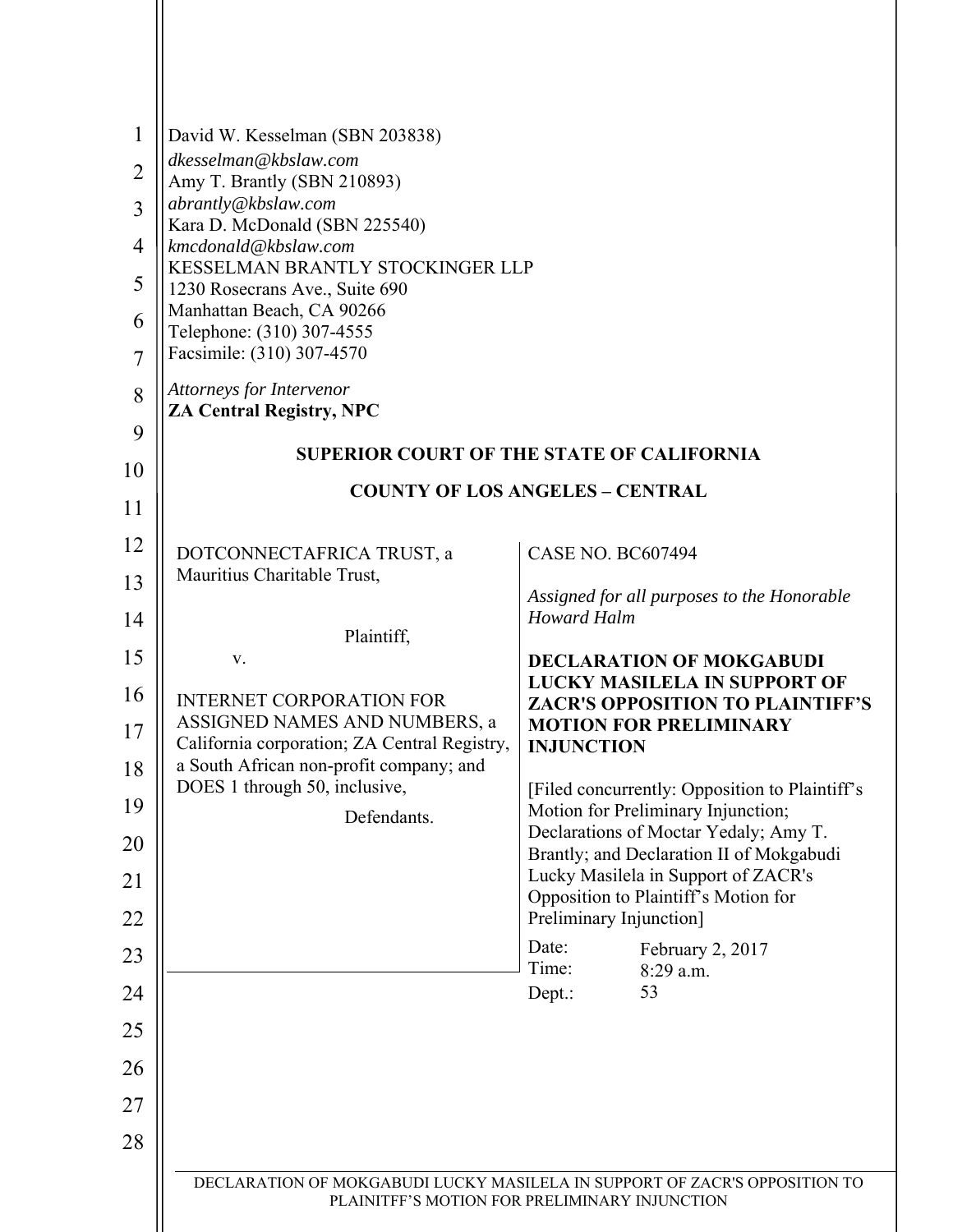| $\mathbf{1}$   | DECLARATION OF MOKGABUDI LUCKY MASILELA                                                                              |
|----------------|----------------------------------------------------------------------------------------------------------------------|
| $\overline{2}$ | I, Mokgabudi Lucky Masilela, hereby declare as follows:                                                              |
| 3              | I am the Chief Executive Officer of Intervenor ZA Central Registry, NPC<br>1.                                        |
| $\overline{4}$ | "ZACR"). I have personal knowledge of the matters contained herein, except as to those                               |
| 5              | matters asserted on information and belief, and as to those, I believe them to be true. If called                    |
| 6              | upon as a witness, I could and would testify competently thereto.                                                    |
| $\overline{7}$ | 2.<br>ZACR is a South African non-profit company with its principal place of business                                |
| 8              | in Midrand, South Africa.                                                                                            |
| 9              | 3 <sub>1</sub><br>ZACR was originally formed in 1988 under the name UniForum S.A. The                                |
| 10             | purpose of the company was to promote open standards and systems in computer hardware and                            |
| 11             | software. In 1995, the company was assigned the administration rights for the South African                          |
| 12             | domain name, "co.za." Today ZACR has registered over 1 million co.za domain name                                     |
| 13             | registrations – or about 95% of the total registrations for ".za." Due to its well-known                             |
| 14             | reputation for independence and neutrality, as well as technical competence and operational                          |
| 15             | excellence, ZACR is the single largest domain name registry on the African continent.                                |
| 16             | After Internet Corporation For Assigned Names and Numbers ("ICANN")<br>4.                                            |
| 17             | formally launched the "New gTLD Program," ZACR submitted an application for the .Africa                              |
| 18             | gTLD. I am aware that both ZACR and DCA submitted their respective applications for the                              |
| 19             | Africa gTLD in the Spring/Summer of 2012. At the same time, ZACR also applied for, and                               |
| 20             | obtained, the .CapeTown, .Joburg and .Durban gTLDs, and these gTLDs have been launched to                            |
| 21             | the Internet public.                                                                                                 |
| 22             | 5.<br>I am familiar with the ICANN selection criteria for the gTLD. ICANN set forth                                  |
| 23             | selection criteria in an Applicant Guidebook. Among other things, ICANN made clear that                              |
| 24             | because the .Africa gTLD represented the name of a geographic region, an applicant would                             |
| 25             | need to provide documentation showing support from at least 60% of the governments in the                            |
| 26             | region. Further, ICANN criteria provided that no more than one objection from a government                           |
| 27             | or public entity associated with the geographic region would be permitted. These criteria are set                    |
| 28             |                                                                                                                      |
|                | DECLARATION OF MOKGABUDI LUCKY MASILELA IN SUPPORT OF OPPOSITION TO<br>PLAINITFF'S MOTION FOR PRELIMINARY INJUNCTION |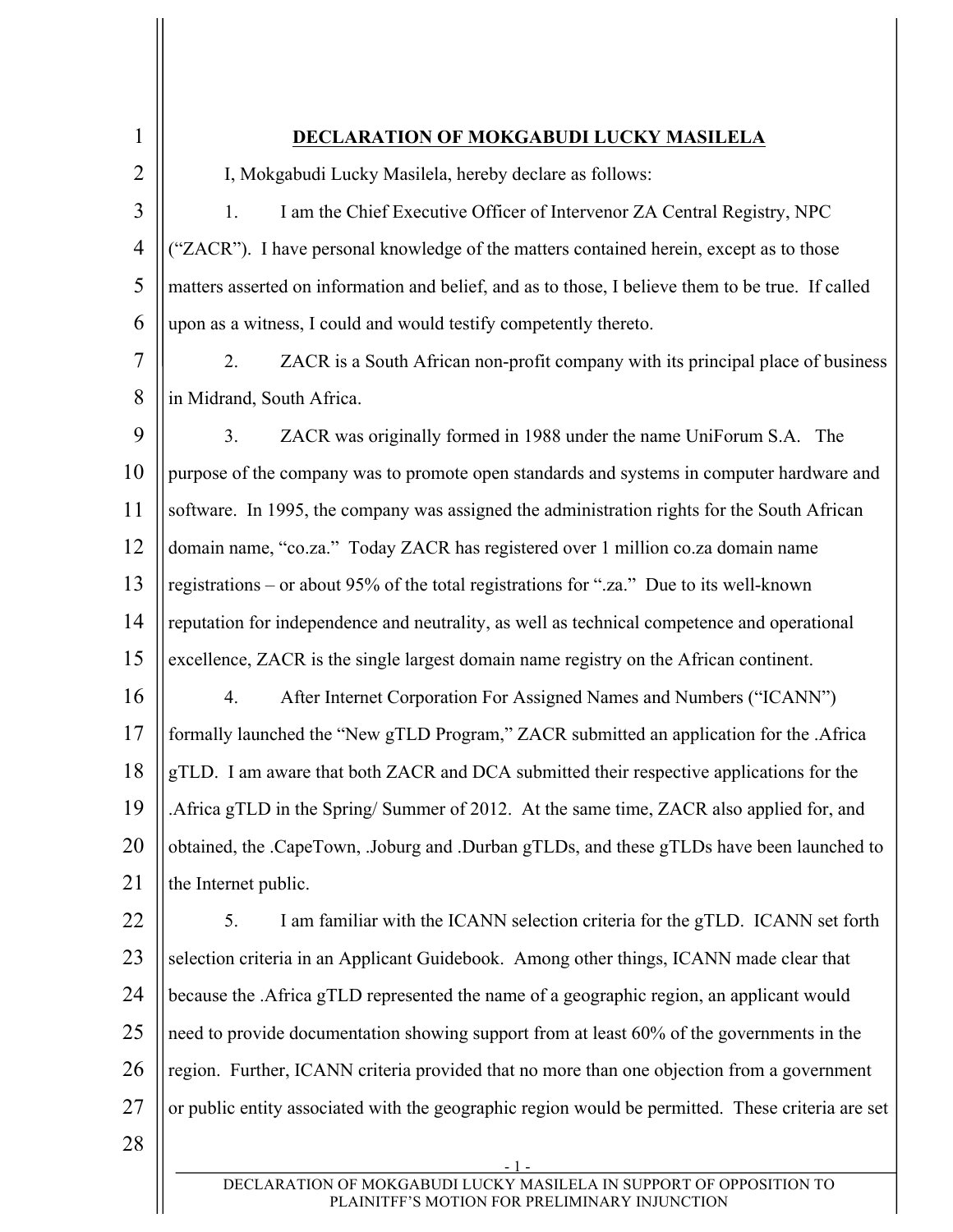1 forth in ICANN Application Guidebook Module 2, and available online at:

2 http://newgtlds.icann.org/en/applicants/agb par 2.2.1.4.2.4.

3 4 5 6 7 8 9 10 11 12 13 14 15 16 17 18 19 20 21 22 23 24 25 26 6. ZACR submitted its application to ICANN with the full support of African Union member states via the African Union Commission ("AUC") endorsement. Specifically, the AUC, which serves as the Secretariat of the African Union, provided a letter supporting ZACR's application. ZACR submitted a letter of support from the African Union dated July 4, 2012. In response, ICANN's Geographic Names Panel provided ZACR with Clarifying Questions relating to deficiencies in the AUC letter of support. Attached hereto as **Exhibit A** is a true and correct copy of the Geographic Names Panel Clarifying Questions. ZACR addressed the deficiencies and submitted an updated letter of support on or about July 2, 2013. A true and correct copy of the July 2, 2013 AUC letter is attached as **Exhibit B**. In addition, the only nonmember, Morocco, separately provided a letter supporting ZACR's application. A true and correct copy of the March 28, 2012 Moroccan letter of support is attached as **Exhibit C**. 7. ZACR received the support of the African Union only after the AUC publicized a request for proposal ("RFP"). This was an open bid process. The AUC made clear that it was only going to support one applicant. By way of background, the AUC RFP process began because it was well known that ICANN was considering a new gTLD program, including .Africa. It was in anticipation of this new gTLD program that the AUC decided to hold an RFP to support a single, qualified applicant for the African Union. This is because the AUC was specifically mandated by member states to set up the structures and modalities for the implementation of the dotAfrica (.Africa) gTLD. Details of the process are set forth in the September 29, 2015 AUC letter, a true and correct copy of which is attached hereto as **Exhibit D**. This letter is also available at: http://africainonespace.org/downloads/GNP.PDF 8. I was informed by AUC officials that Plaintiff DotConnectAfrica Trust ("Plaintiff") chose not to participate in the RFP. Ultimately, ZACR prevailed in the RFP process and received the support of the AUC in its application for the .Africa gTLD.

27 28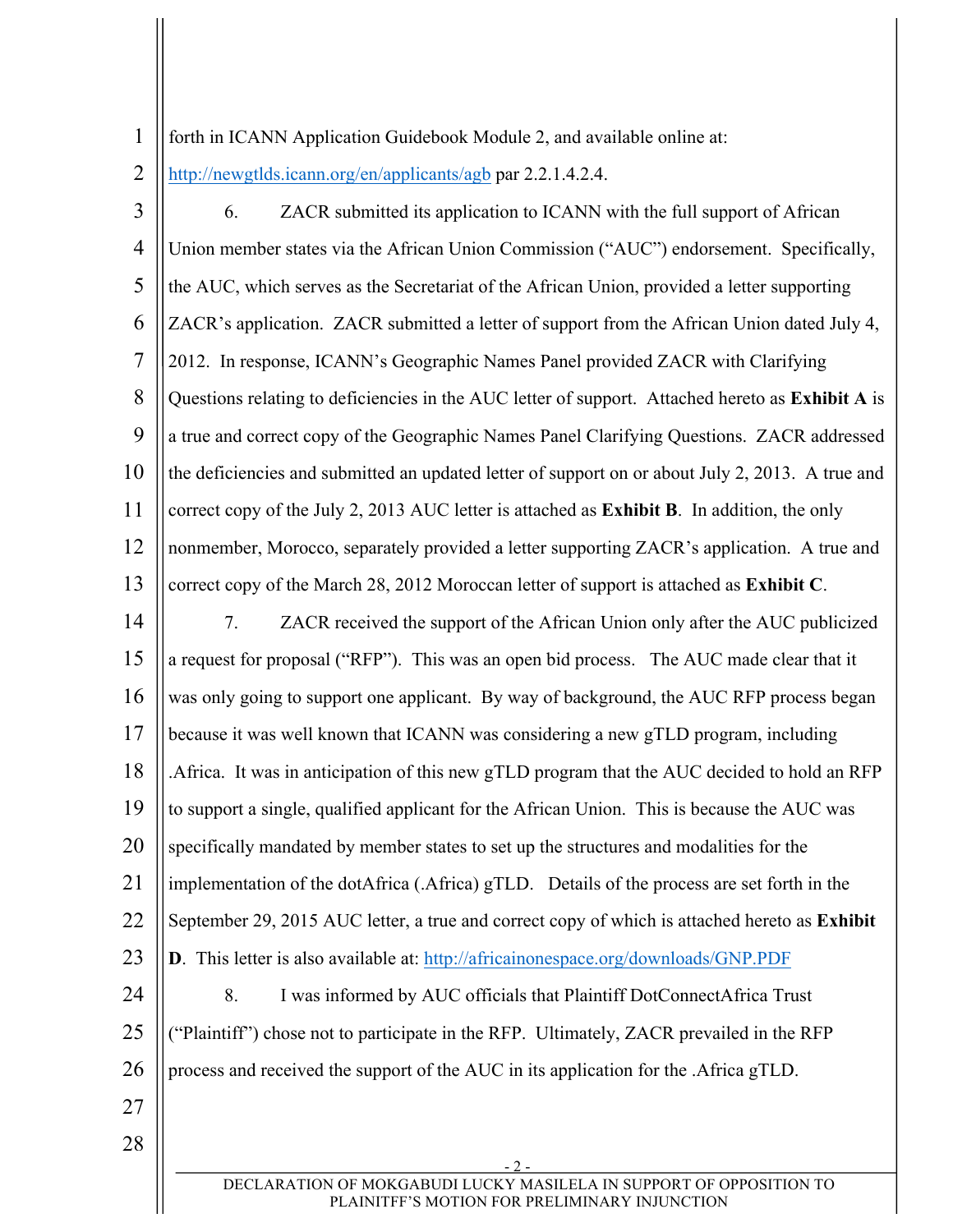1 2 3 9. Attached as **Exhibit E** are true and correct copies of the 17 "Early Warning Notices" from individual African countries to Plaintiff's application. These "Early Warning Notices" are also available online at:

4 http://africainonespace.org/content.php?tag=13&title=Resources

5 6 7 8 9 10. The Registry Agreement between ICANN and ZACR was effective on March 24, 2014 and runs for ten years. Yet, over two years into the Agreement, the .Africa gTLD has still not been delegated to ZACR. In effect, 20% of the period of the Agreement has already lapsed without any benefit to ZACR. This delay has resulted in unforeseen and mounting costs, as well as lost opportunities, for the .Africa project.

10 11 12 13 14 15 16 17 18 19 20 21 22 23 24 25 26 27 11. ZACR has incurred considerable expenses both prior to and after entering into the Registry Agreement. The current and continuing cost due to the delay in the delegation is running at approximately \$16,632 per month. In May of 2016, ZACR previously estimated its average monthly costs at approximately \$18,386. Cost saving measures implemented by ZACR have brought the average amount of ZACR's costs down. A true and correct copy of a summary of average costs from July 2015 to October 2016 is included as **Exhibit F**. This is based upon a review of the monthly costs incurred from July 2015 to October 2016 for the .Africa project, including the ongoing costs related to consultants, marketing, sponsorships and related expenses. In determining these figures, we averaged the monthly expenses for the .Africa project and where necessary converted expenditures from South African Rand to U.S. dollars. These figures were configured by ZACR's finance section based on ZACR's financial records. The summary of costs listed in Exhibit F does not include any fees due to ICANN under the Registry Agreement or legal fees that ZACR had previously incurred. If we were to include actual and expected legal fees for this litigation, the ZACR finance section projects the cost figures would increase significantly beyond \$16,632 per month. The importance of maintaining visibility for the .Africa project, coupled with the ongoing need to interface with government officials throughout the African continent, makes clear that these ongoing expenses will continue during the course of this litigation.

28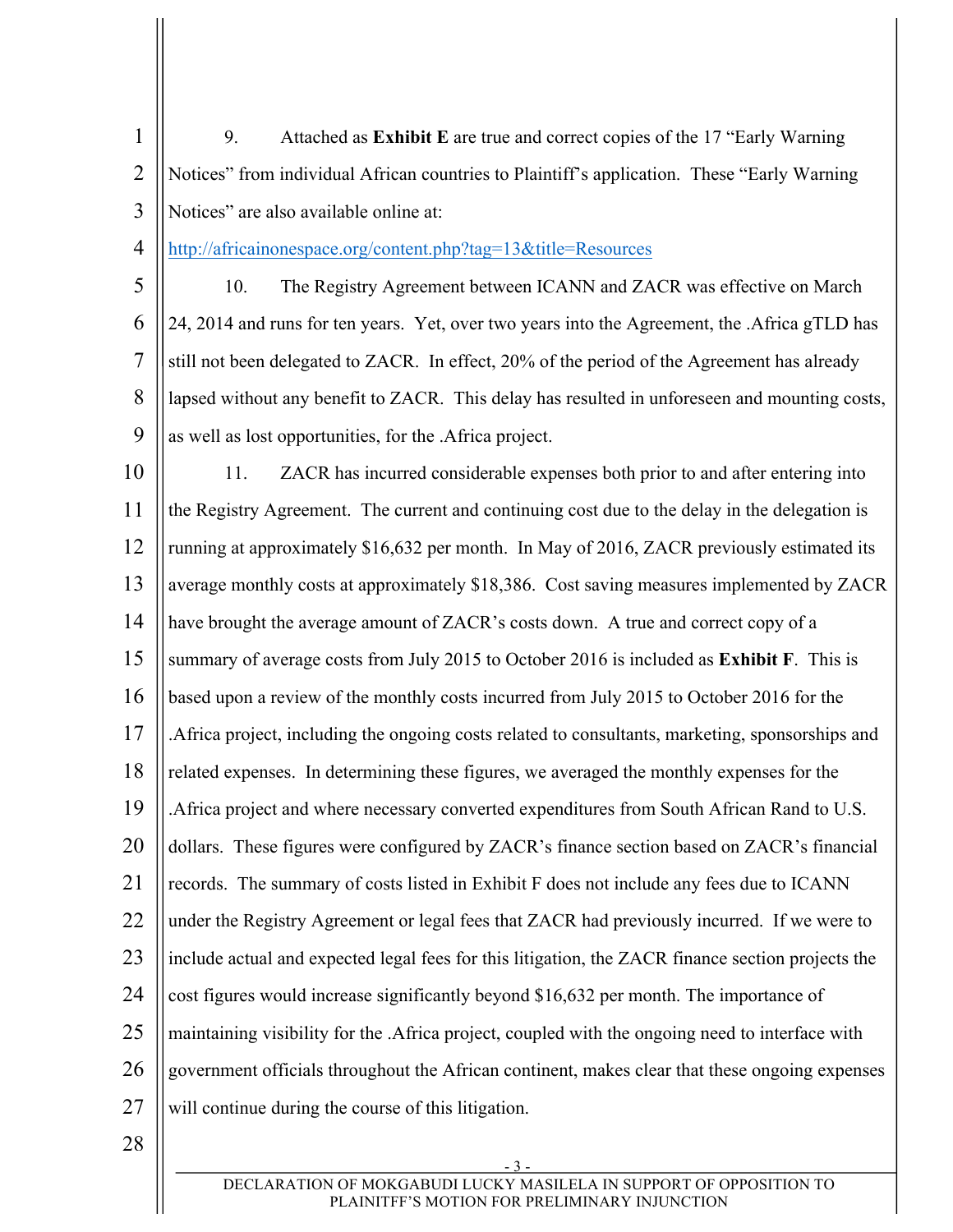| $\mathbf{1}$   | 12.<br>The Loss of Net Income after Tax (opportunity costs) suffered by ZACR from                              |  |  |
|----------------|----------------------------------------------------------------------------------------------------------------|--|--|
| $\overline{2}$ | the date of the planned delegation following the Registry Agreement through December 1,                        |  |  |
| 3              | 2016, are now estimated to be approximately \$15.5 million (U.S. dollars). These estimates were                |  |  |
| $\overline{4}$ | configured by ZACR's finance section. A true and correct copy of a summary of the                              |  |  |
| 5              | breakdown of ZACR's opportunity costs are included in the attached Exhibit F. The estimated                    |  |  |
| 6              | number of registration numbers are based on ZACR's responses to ICANN's 2012 application                       |  |  |
| $\overline{7}$ | questions $46 - 50$ . ZACR researched these numbers at the time of application and the                         |  |  |
| 8              | application passed ICANN evaluation. To be conservative, ZACR revised down some of these                       |  |  |
| 9              | numbers based on trends in the launch of other new gTLDs. Of the \$15.5 million in lost                        |  |  |
| 10             | opportunity costs, approximately \$5.8 million would have been donated to the dotAfrica                        |  |  |
| 11             | Foundation for African online development. Until such time as delegation takes place, the                      |  |  |
| 12             | Africa gTLD in effect stagnates and generates no income and no value in the marketplace. The                   |  |  |
| 13             | ongoing delay is also prejudicial to the gTLD itself (no matter who the operator is) in that the               |  |  |
| 14             | initial interest surrounding the launch of this domain name will have faded, and persons who                   |  |  |
| 15             | may have sought to register will have lost interest.                                                           |  |  |
| 16             | Once a gTLD is delegated it starts increasing in value. The gTLD is at its lowest<br>13.                       |  |  |
| 17             | value prior to delegation and increases as the number of second level domain delegations (for                  |  |  |
| 18             | example: xyz.africa) increases. If Plaintiff is redelegated the .Africa gTLD, it will suffer no                |  |  |
| 19             | $\parallel$ irreparable harm as it will inherit a more valuable gTLD without incurring the cost to develop it. |  |  |
| 20             | Attached hereto as Exhibit G are true and correct copies of exemplar printouts<br>14.                          |  |  |
| 21             | of redelegations including gTLDs, from the Internet Assigned Numbers Authority ("IANA")                        |  |  |
| 22             | website, https://www.iana.org/reports. Additional examples can be found on the website.                        |  |  |
| 23             | Attached hereto as Exhibit H are true and correct copies of printouts from the<br>15.                          |  |  |
| 24             | following websites which discuss redelegation of gTLDs: http://domaincite.com/18849-you-                       |  |  |
| 25             | might-be-surprised-how-many-new-gtlds-have-changed-hands-already;                                              |  |  |
| 26             | http://domaincite.com/20235-minds-machines-dumps-back-end-and-registrar-in-nominet-                            |  |  |
| 27             |                                                                                                                |  |  |
| 28             | - 4                                                                                                            |  |  |
|                | DECLARATION OF MOKGABUDI LUCKY MASILELA IN SUPPORT OF OPPOSITION TO                                            |  |  |
|                | PLAINITFF'S MOTION FOR PRELIMINARY INJUNCTION                                                                  |  |  |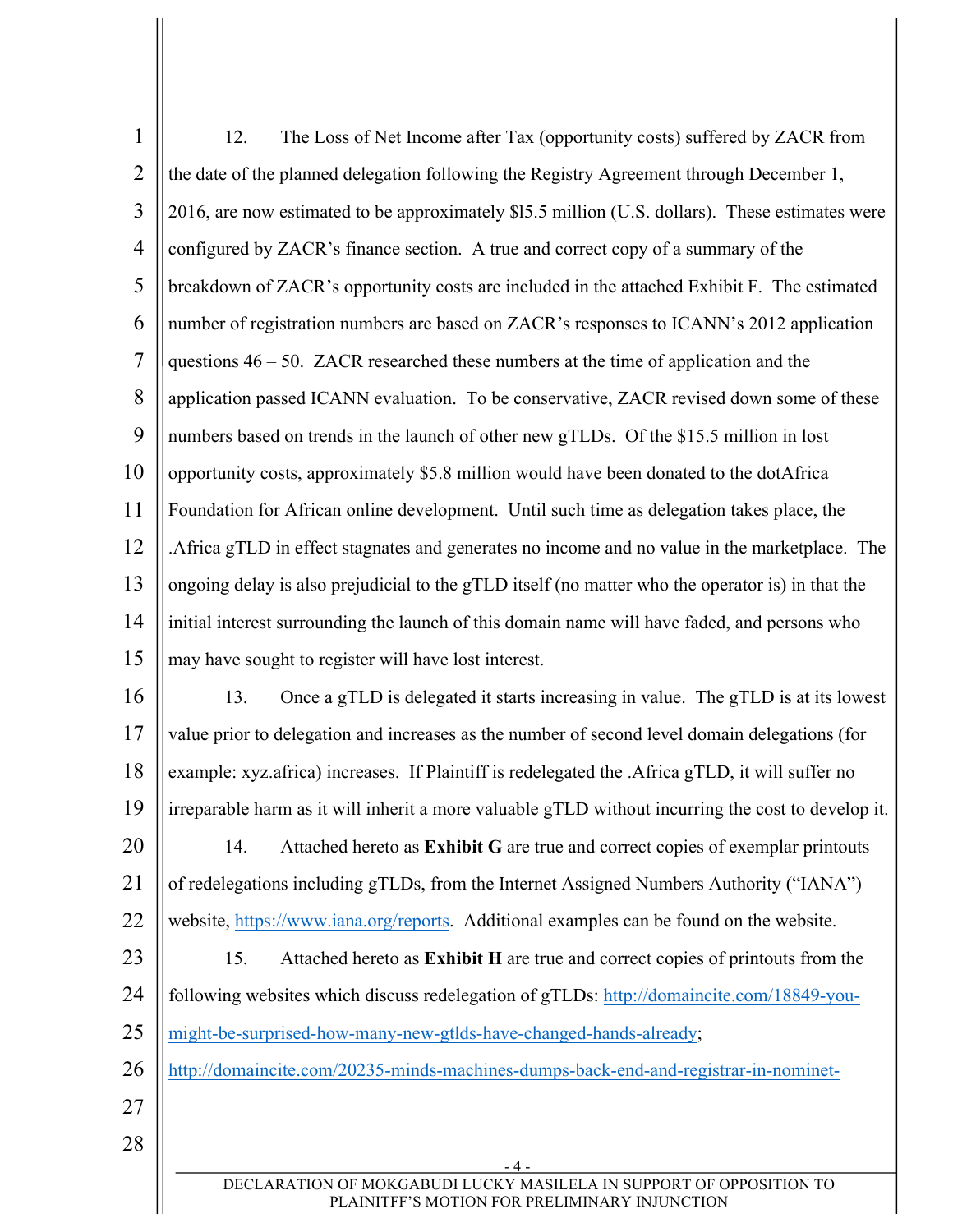1 2 uniregistry-deals; http://www.afilias.info/news/2003/01/02/public-interest-registry-assumescontrol-org-domain-name-registry.

- 5 - DECLARATION OF MOKGABUDI LUCKY MASILELA IN SUPPORT OF OPPOSITION TO PLAINITFF'S MOTION FOR PRELIMINARY INJUNCTION 3 4 5 6 7 8 9 10 11 12 13 14 15 16 17 18 19 20 21 22 23 24 25 26 27 28 16. I am aware that ICANN builds in time limits in its gTLD registry agreements. I am further informed, based upon my experience in the industry and discussions with technical personnel within ZACR, that a re-delegation of a gTLD is entirely feasible. In fact, ICANN has prepared for this precise eventuality and issued a manual in 2013 providing step-by-step instructions for how to redelegate a gTLD. The manual, titled "User Documentation on Delegating and Redelegating a Generic Top Level Domain (gTLD)," makes clear that the process is available and feasible if necessary. A true and correct copy of the manual is attached hereto as **Exhibit I**. It is also available on ICANN's website: https://www.icann.org/en/system/files/files/gtld-drd-ui-10sep13-en.pdf 17. In my role as ZACR's CEO, and based upon my numerous and ongoing discussions with political, business and civic leaders from throughout the African Union, it is my firm understanding and belief that the ongoing delay in the delegation of .Africa is depriving the people of the Africa continent of an important opportunity to expand internet domain name capabilities. The .Africa domain name would add brand value to the continent and would provide a platform that connects products, businesses and individuals that have interests in Africa. The African people are further harmed because the agreement between ZACR and the AUC required that a foundation be created upon delegation and that a significant portion of the revenues received from second level domain delegations (for example: xyz.africa) be directed to the "dotAfrica Foundation." The Foundation would use the revenues to fund various African // // // // //